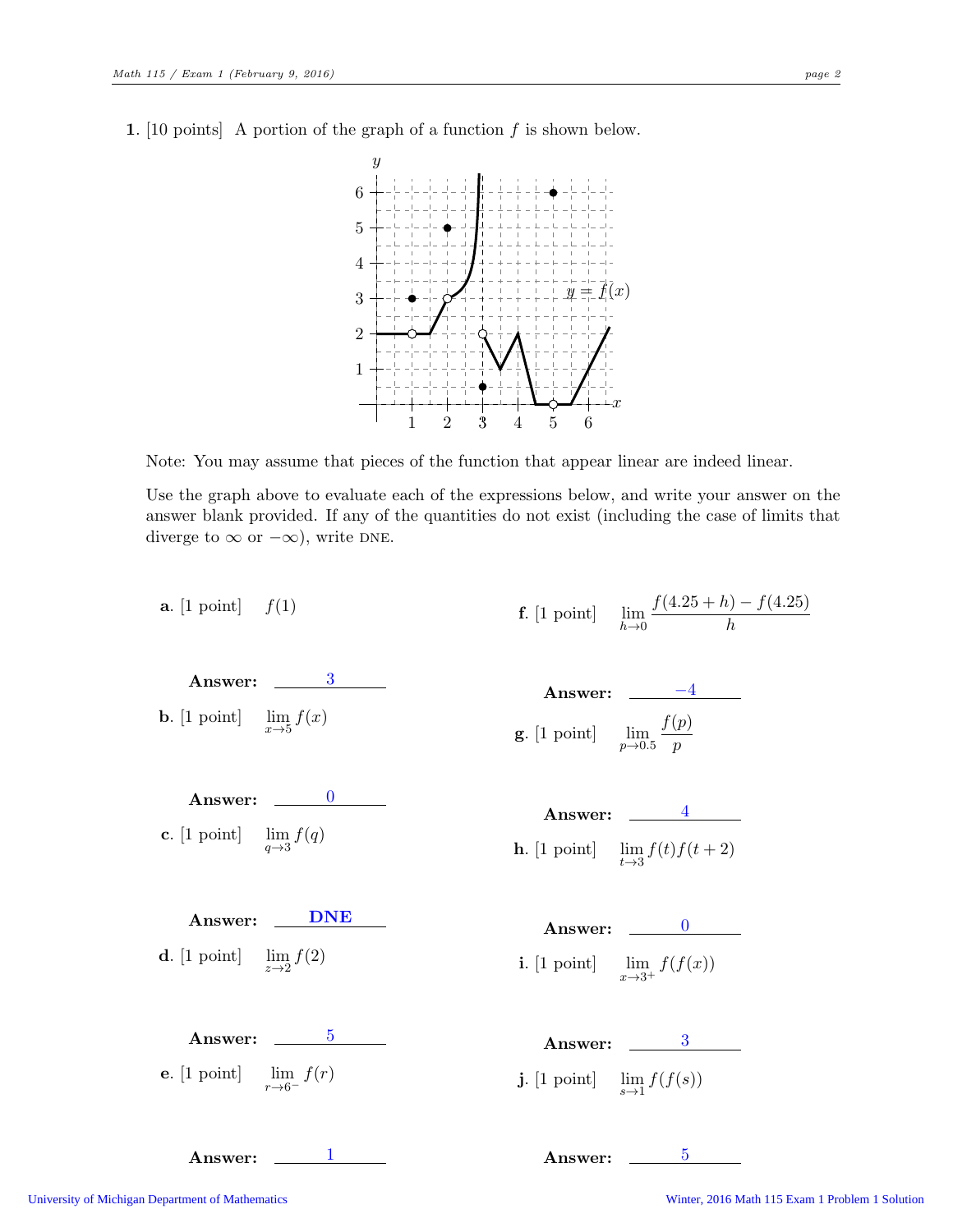**3.** [9 points] Consider the function  $h$  defined by

$$
h(x) = \begin{cases} \frac{60(x^2 - x)}{(x^2 + 1)(3 - x)} & \text{for } x < 2\\ c & \text{for } x = 2\\ 5e^{ax} - 1 & \text{for } x > 2 \end{cases}
$$

where a and c are constants.

- **a.** [5 points] Find values of a and c so that both of the following conditions hold.
	- $\lim_{x\to 2} h(x)$  exists.
	- $h(x)$  is not continuous at  $x = 2$ .

Note that this problem may have more than one correct answer. You only need to find one value of a and one value of c so that both conditions above hold. Remember to show your work clearly.

Solution: In order for  $\lim_{x\to 2} h(x)$  to exist, it must be true that  $\lim_{x\to 2^-} h(x) = \lim_{x\to 2^+} h(x)$ . Now  $\lim_{x \to 2^{-}} h(x) = \frac{60(2^{2} - 2)}{(2^{2} + 1)(3 - 2)} = 24$  and  $\lim_{x \to 2^{+}} h(x) = 5e^{2a} - 1$ . So it follows that  $5e^{2a} - 1 = 24$ . Solving for a, we have  $5e^{2a} - 1 = 24$  $e^{2a}=5$  $2a = \ln(5)$  $a = \ln(5)/2 \approx 0.804$ . When  $a = \ln(5)/2$ ,  $\lim_{x\to 2} h(x) = 5e^{(\ln(5)/2)*2} = 5e^{\ln(5)} - 1 = 24$ . So, h is not continuous

at  $x = 2$  as long as  $\lim_{x\to 2} h(x) \neq h(2)$ . Since  $h(2) = c$ , we can choose c to be any number other than 24.

Answer:  $a = \frac{\ln(5)/2}{\ln(5)}$  and  $c = \frac{7 \text{ (or any value other than 24)}}{2}$ 

**b.** [2 points] Determine  $\lim_{x \to -\infty} h(x)$ . If the limit does not exist, write DNE.

Solution: By looking at the rational function

$$
\frac{60(x^2-x)}{(x^2+1)(3-x)} = \frac{60(x^2-x)}{-x^3+3x^2-x+3},
$$

(the relevant piece of the function here) we see that as  $x \to -\infty$ ,  $h(x)$  approaches 0.

Answer:  $\lim_{x \to -\infty} h(x) =$  <u>0</u>

c. [2 points] Find all vertical asymptotes of the graph of  $h(x)$ . If there are none, write NONE.

**Answer:** Vertical asymptote(s):  $\qquad \qquad \text{NONE}$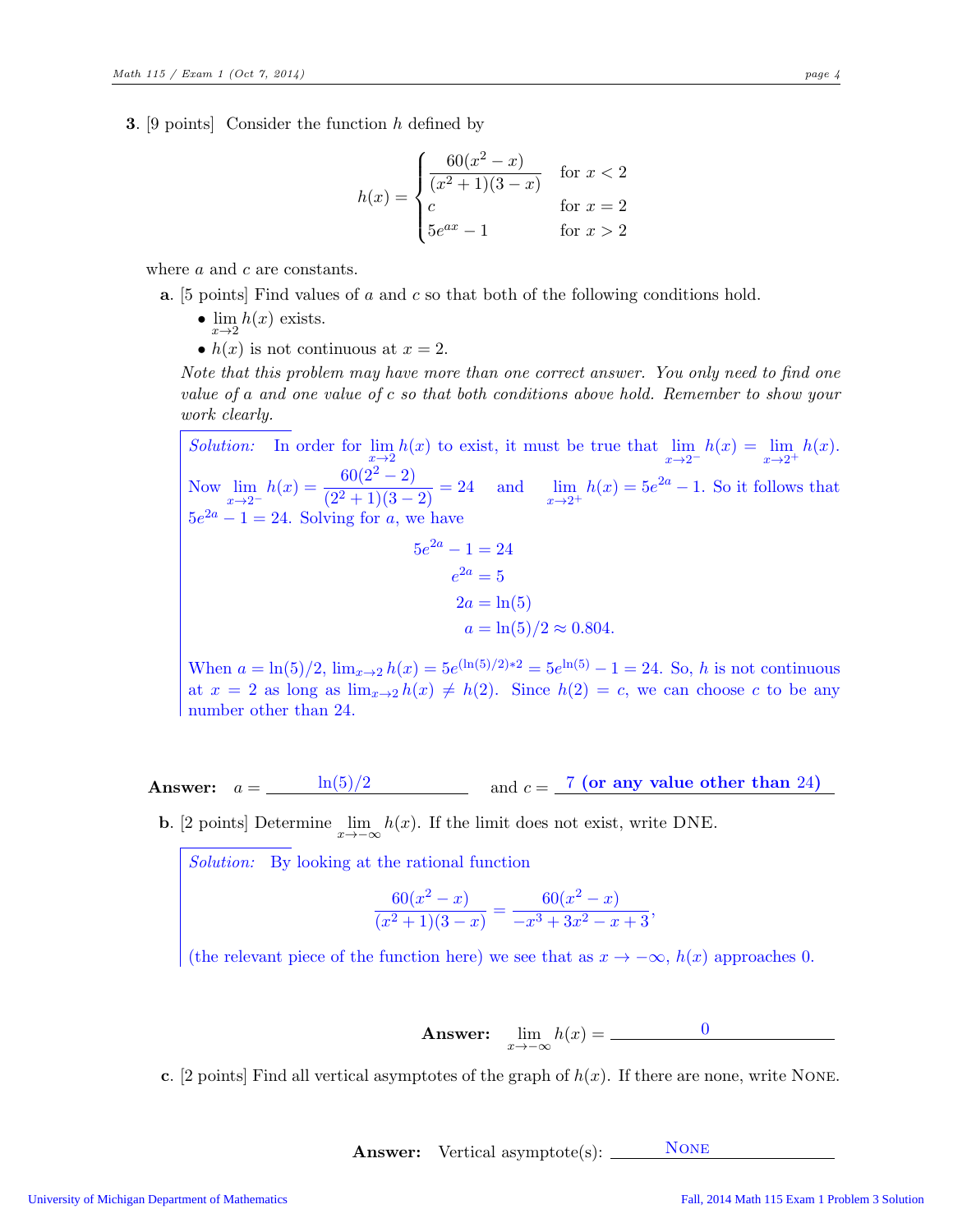**6.** [11 points] Below is the graph of a portion of a function  $f(x)$ .



a. [2 points] Give all values of a in the interval  $-4 < a < 4$  that are not in the domain of  $f(x)$ . If there are none, write NONE.

Answer: 
$$
-2, 1
$$

**b.** [2 points] Give all values of a in the interval  $-4 < a < 4$  where  $f(x)$  is not continuous at  $x = a$ . If there are none, write NONE.

Answer: 
$$
-2, 1, 3
$$

c. [2 points] Give all values of a in the interval  $-4 < a < 4$  where  $\lim_{x\to a} f(x)$  does not exist. If there are none, write none.

Answer: 
$$
-2, 3
$$

d. [5 points] The graphs below show portions of two other functions  $g(x)$  and  $h(x)$  which are transformations of  $f(x)$ . Express  $g(x)$  and  $h(x)$  as transformations of  $f(x)$ .

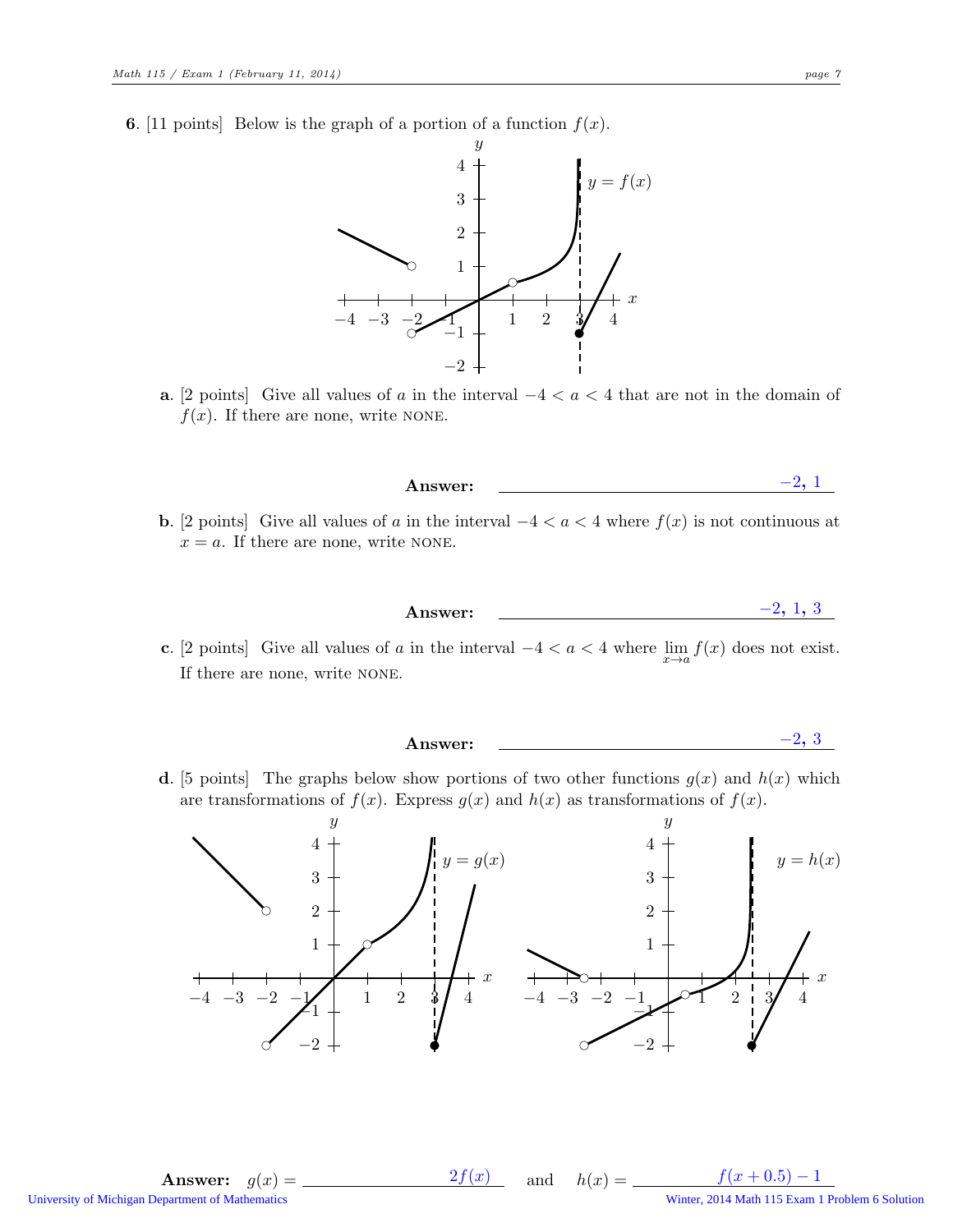8. [15 points] Consider the functions  $f(x)$  and  $g(x)$  given by the formula and graph below.



## a. [5 points] Circle the correct answer(s) in each of the following questions.

Solution: i) At which of the following values of x is the function  $g(x)$  not continuous?  $x = -3$   $x = -1$   $x = 0$   $x = 2$   $x = 3.5$ ii) At which of the following values of x is the function  $f(x) + g(x)$  continuous?  $x = -2$   $x = -1$   $x = 0$   $x = 1$   $x = 2$ 

Note that  $g(x)$  is linear on the interval  $(-4, -2)$ , $(1, 2)$  and  $(2, 3)$ . All your answers below should be exact. If any of the quantities do not exist, write DNE.

**b.** [2 points] Find 
$$
\lim_{x\to 2} (2f(x) + g(x))
$$
.  
\nSolution:  $2(2^3 + 1) - 2.5 = 15.5$   
\n**c.** [2 points] Find  $\lim_{x\to\infty} \frac{f(2x)}{x^3}$ .  
\nSolution:  $\lim_{x\to\infty} \frac{f(2x)}{x^3} = \lim_{x\to\infty} \frac{8x^3 + 1}{x^3} = 8$   
\n**d.** [2 points] Find  $\lim_{x\to\infty} g(x^2e^{-x} + 3)$ .  
\nSolution:  $\lim_{x\to\infty} g(x^2e^{-x} + 3) = \lim_{u\to 3^+} g(u) = 1$   
\n**e.** [2 points] For which value(s) of *p* does  $\lim_{x\to p^+} g(x) = 1$ ?

f. [2 points] Find  $\lim_{x \to -1^{-}} f(-x)$ . Solution: Answer: 2

Solution:  $\Delta$ nswer:  $p = -3.5, 3$